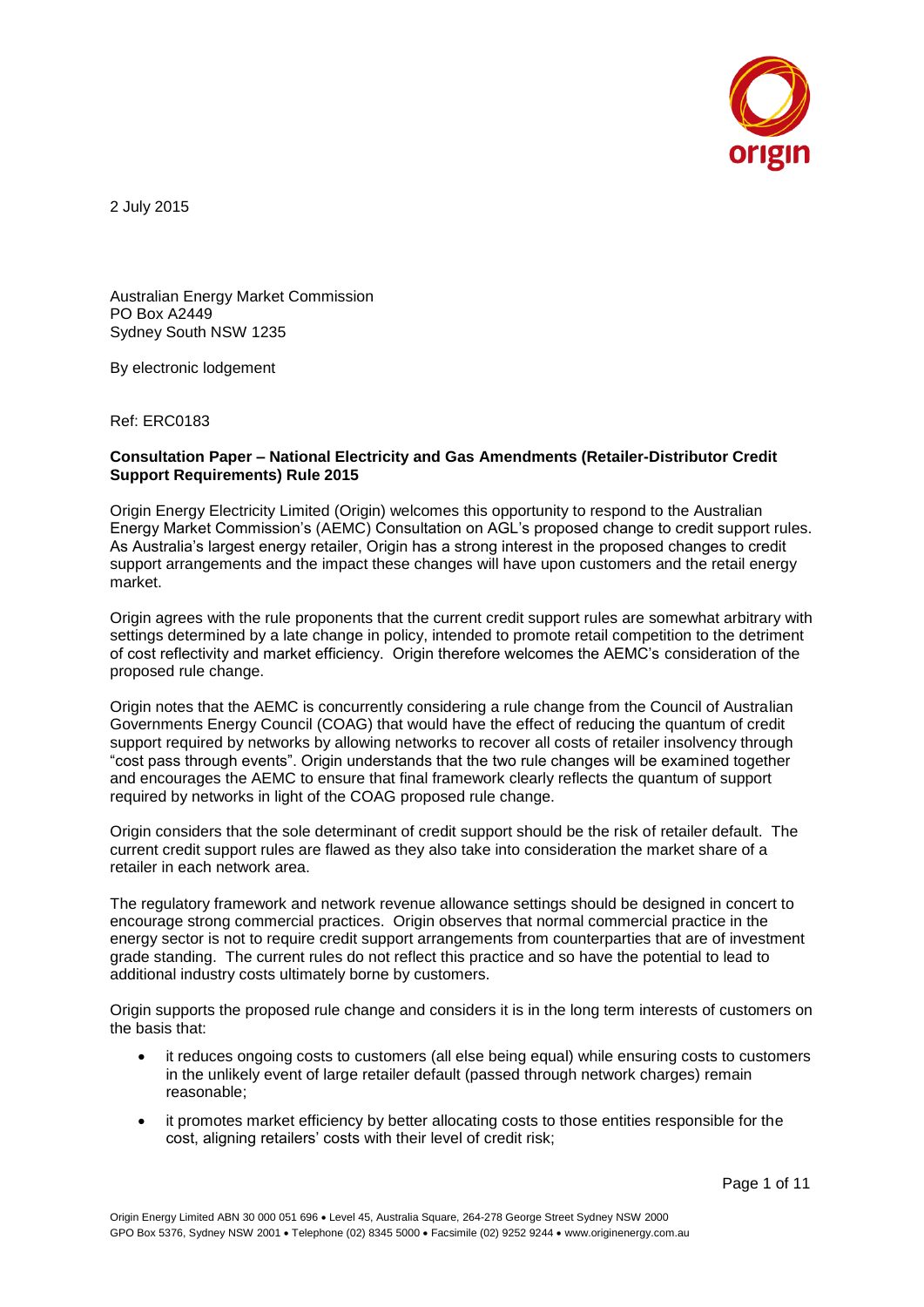- it better reflects normal commercial practice by reducing the amount of credit support to be provided by businesses of strong financial standing;
- determines the quantum of credit support required based purely on a risk assessment relative to an investment grade retailer; and
- it promotes market stability by encouraging market entry and expansion by more financially stable entrants while avoiding material barriers to entry.

Origin notes the current rules have been drafted in a way that is open to multiple interpretations, particularly in terms of how (and how frequently) credit requirements are to be calculated. Origin encourages the AEMC to clarify the calculations to reduce the risk of dispute.

Origin responds to specific issues identified in the consultation paper in our response below. We welcome further discussion with the AEMC on any matter raised in this response.

Should you wish to discuss the contents of this response, please contact Caroline Brumby (Regulatory Strategy Manager) on (07) 3867 0863 in the first instance.

Yours sincerely

Sean Greenup Manager, Retail Regulatory Policy Energy Markets (07) 3867 0620 – [Sean.Greenup@Originenergy.com.au](mailto:Sean.Greenup@Originenergy.com.au)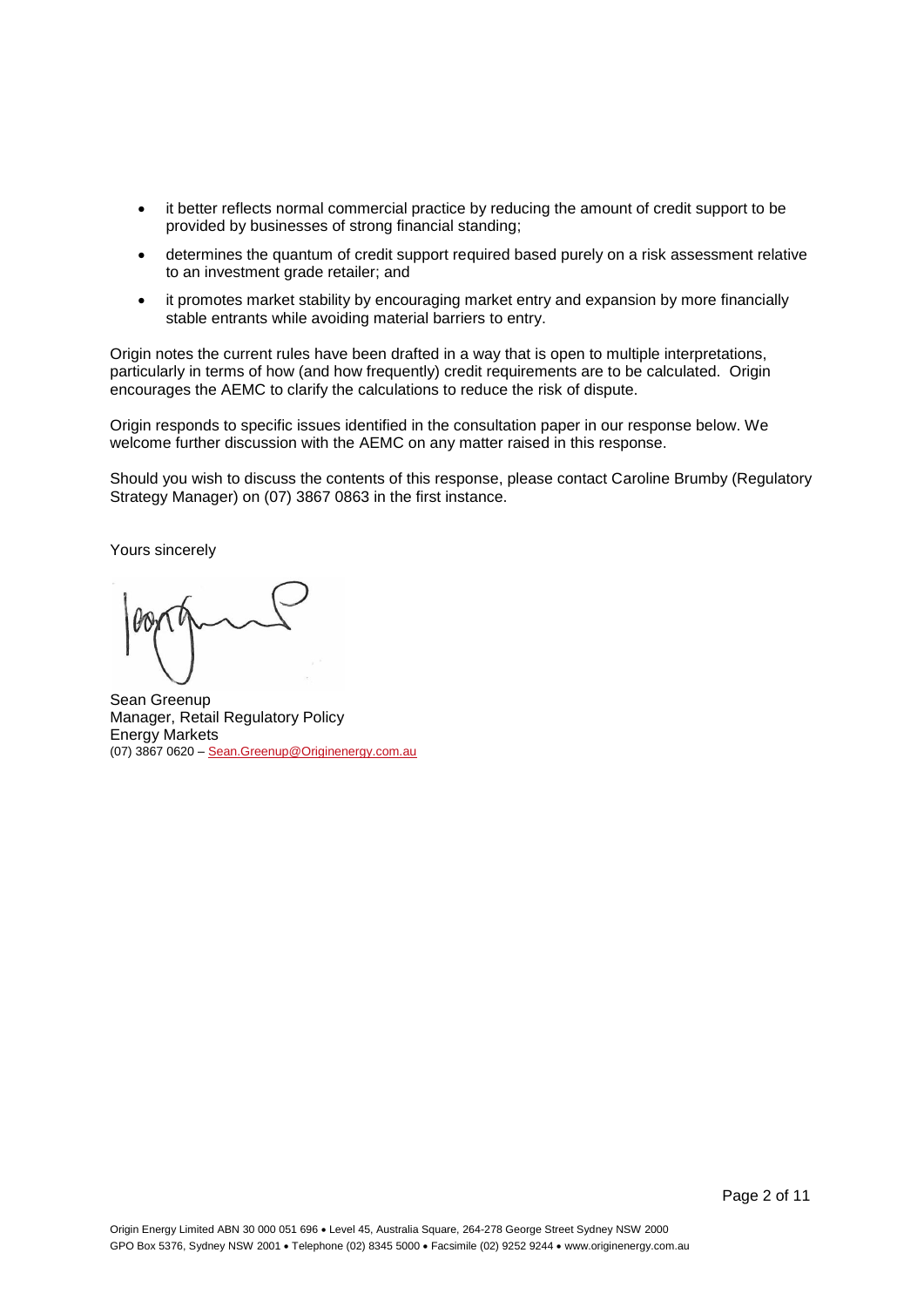Outlined below are Origin's responses to the specific issues raised in the Consultation Paper.

#### **1. ASSESSMENT FRAMEWORK**

#### *1.1. Identification of Appropriate Principles*

**Q2:** (a) Are these principles appropriate for designing a rule for managing the risk of retailer default?

(b) Are there other factors market participants would expect to be considered in an effective rule for managing the risk of retailer default?

Origin broadly supports the principles identified by the AEMC in assessing appropriate credit support requirements. However, Origin believes caution should be exercised when considering the weighting given to credit support arrangements as a potential barrier to market entry relative to the need to avoid cross subsidy and encourage efficient market operation. New entrants face costs such as market set up costs, regulatory framework costs, prudential requirements and wholesale exposure that far exceed credit support costs.

To encourage participation in the retail market, credit support requirements should ensure that they are in proportion to a retailer's credit rating and outstanding network charges. Credit support rules should not seek to shift risk and cost from high risk entities to lower risk entities in order to promote market entry. The result would naturally be a higher level of risk in the market as a whole and would not be in the long term interest of consumers.

Origin believes that there are a number of other important factors the AEMC should consider when developing and assessing an effective rule for managing the risk of a retailer default for a distribution business:

- the rule should provide certainty, stability and predictability of obligations and requirements. The greater the ambiguity in the interpretation of the rules, the greater the uncertainty and potential for dispute in the market;
- the rule should support and recognise the true financial exposure of the networks from a retailer default. The incidence of retailer default to date has been low and the potential magnitude of the under recovery of network charges as a result of an event is low (in comparison to their total network charges);
- the rule should not hinder or mandate alternative means by which networks can manage their risks. The rule should support alternative solutions such as early billing or payments. Options should be available for businesses to enter into their own commercial agreements to manage their respective risks; and
- the rule should incentivise distributors to seek out the lowest cost solution for covering its credit risk and obtaining cost recovery in the event of a retailer failure including through the insolvency process and revenue cost-pass through mechanism.

In determining the most appropriate market framework for managing credit risk for a distributor, Origin would urge the AEMC to take into account the low likelihood of a major retailer insolvency event. It is to the market's detriment if customers are required to pay excessive premiums for an event which has a low probability of occurring.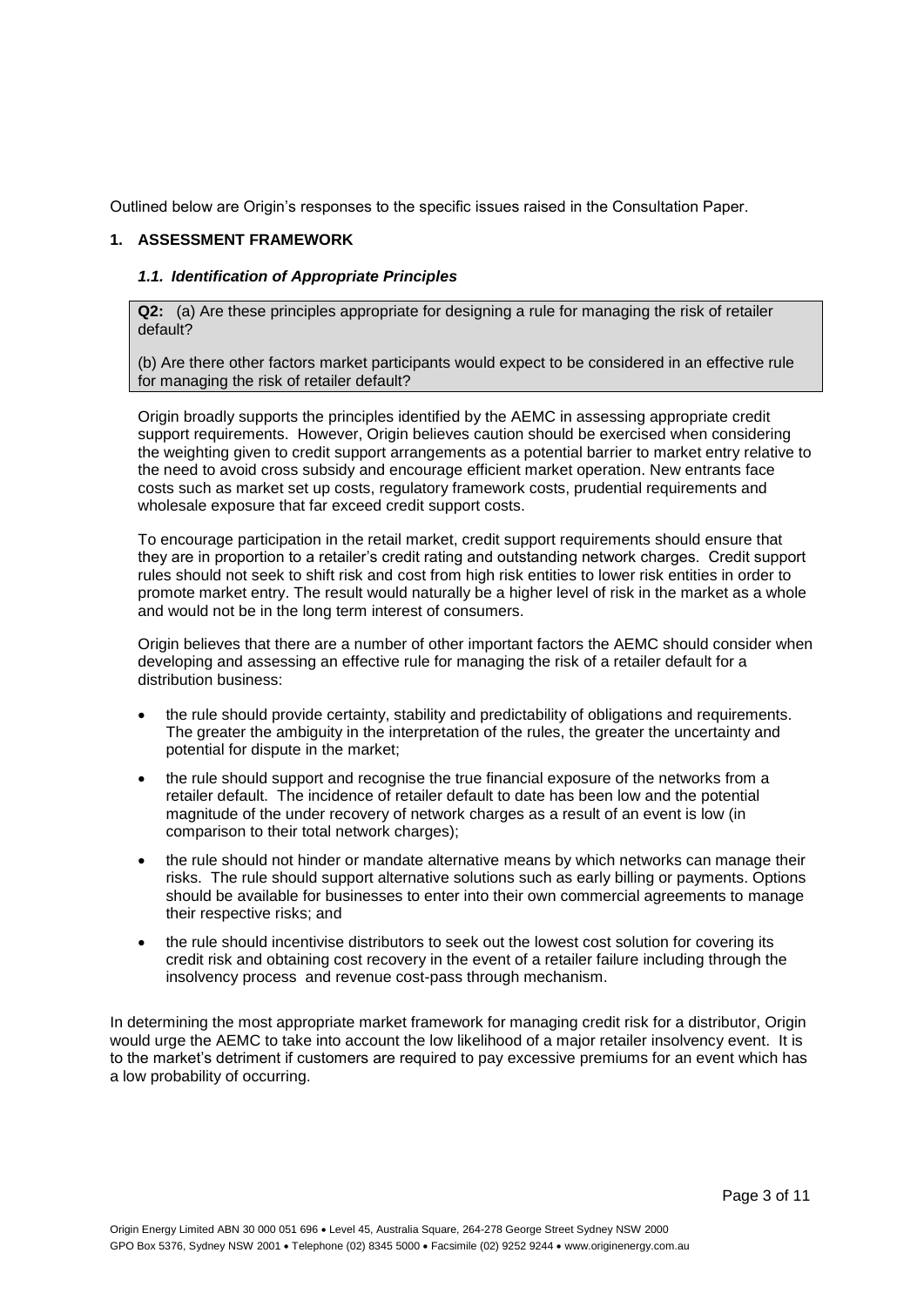#### *1.2. Risks & Impacts related to Retailer Default*

**Q3:** Have all of the risks faced by distributors related to retailer default been outlined? If not, what other risks do parties face in relation to network charges due to the risk of retailer default?

Origin notes the AEMC has identified three potential risks to the distributor from a retailer default: <sup>1</sup>

- 1. cash flow risk as a result of retailers collecting network charges on behalf of the distributor;
- 2. revenue risk, as revenues are determined by a price cap. Foregone revenues potentially may not be able to be recovered through the cost pass-through mechanism; and
- 3. administration costs incurred by the distributor as a result of the retailer default. These costs may not meet the materiality threshold for a cost-pass through under a relevant network determination.

The National Electricity Rules (the Rules) (clause 6.5.10) provides for pass through events to cover unforseen expenses incurred by the distribution business. In particular, the Rules provide that a retailer insolvency event is a specific nominated pass through event and a distributor can recover its costs as part of such an event if it meets the materiality threshold.

As noted in the consultation paper, the COAG Energy Council has proposed a Rule change to remove the materiality threshold from the definitional requirements for a retailer insolvency event. This will mean that distributors will be entitled to recover foregone revenue it was entitled to for providing network services. If this Rule amendment is accepted, then the risks associated with lost revenue becomes irrelevant as distributors are able to recover accrued costs in full.

It is Origin's view that the only risk to the distributors from a retailer default is in relation to cash flow risk as a result of billing and collecting network charges on an accrued basis. Origin believes that distributors are well placed to manage a temporary cash shortfall given their strong asset base and existing funding arrangements. From previous retailer insolvency experience, a retailer of last resort would commence paying network bills for customers of the failed retailer fairly soon after the event minimising the cash flow risk to the distribution business.

#### *1.3. Managing risk and reducing risk of non-payment*

#### **Q4:**

l

(a) Do the costs imposed on retailers by the current rules (or potentially by the proposed rules) lead retailers to take actions to better manage their risks in order to reduce their costs?

(b) Do the costs imposed on gas retailers under their access arrangements (or potentially by the proposed rules) lead retailers to take actions to better manage their risks in order to reduce their costs?

(c) Do the risks borne by electricity distributors under the current rules (or potentially by the proposed rules) lead distributors to take actions to better manage the risk of retailer default?

(d) Do the risks borne by gas distributors under their access arrangements (or potentially by the proposed rules) lead distributors to take actions to better manage the risk of retailer default?

<sup>1</sup> AEMC, *National Electricity Amendment (Retailer-Distributor Credit Support Requirements) Rule 2015, National Gas Amendment (Retailer-Distributor Credit Support Requirements) Rule 2015 – Consultation Paper*, 28 May 2015, p15.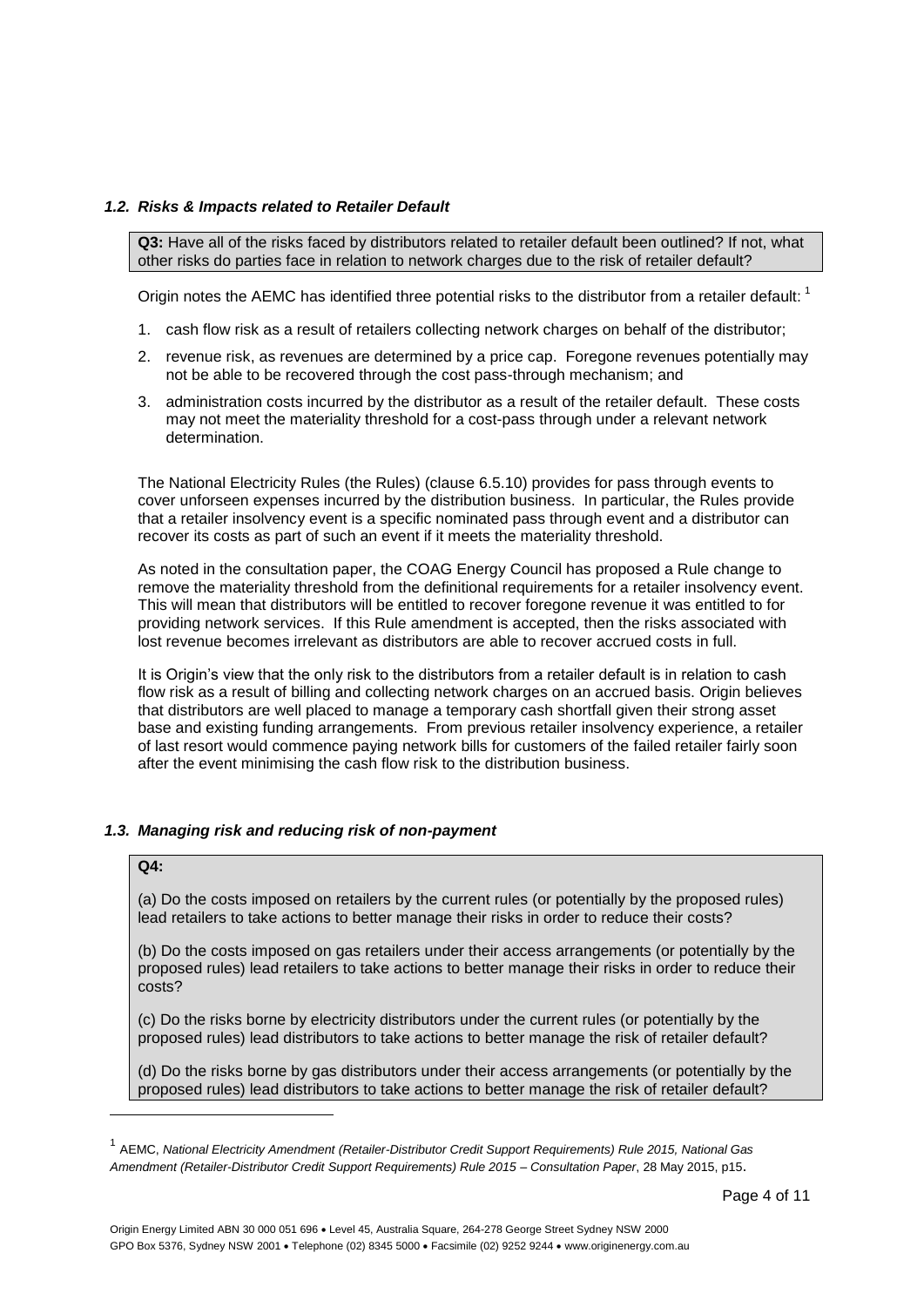(e) Do the costs imposed on consumers by the current rules (or potentially by the proposed rules) lead consumers to make informed decisions about purchasing electricity or gas from their retailer?

**Q5:** 

- (a) What operational decisions could retailers make to reduce the risk of their own default on payments to distributors?
- (b) Would retailers undertake these operational decisions if the rule to manage the risk of retailer default did not impose a credit support requirement?

Origin understands that credit ratings are continually under review driven by market events and subject to annual reviews irrespective. Reviews may be more frequent for businesses depending on the agency that provides the credit rating. While credit support costs are potentially material for the business, it is unlikely to be the largest factor at play in determining a retailer's actions in relation to reducing the risk of default.

Energy retailers have significant funding requirements and devise their own risk management strategies to maximise value but also avoid payment default. There are strong incentives for retailers to prudently manage their operations consistent with their preferred risk and return objectives. Credit support obligations are thus likely to play a complementary role in this regard.

### *1.4 Purpose of Rule*

### **Q6:**

l

(a) Is this the correct approach to consider the level of protection to be provided by a rule to manage the risk of retailer non-payment?

(b) Are there any other protections provided by a rule to manage the risk of retailer non-payment?

Origin believes the AEMC's summary of the relationship for credit support requirements is sound and reasonable. That is:

- retailers with equal credit ratings should provide a level of credit support in proportion to their own outstanding network charges; and
- retailers with a lower credit rating could be expected to provide a greater level of credit support as a proportion of their own outstanding network charges.

However, Origin is of the view that the risk of a distributor defaulting on payment is negligible. Distributors are likely to be only exposed to a cash flow risk and are likely to have the ability to eventually recover its costs through a pass through event (subject to the proposed COAG Rule change). Distributors have significant network assets and it is difficult to comprehend how a distributor could not obtain additional short term funding if required. Distributors often have substantial unexpected costs that are not recovered until subsequent regulatory periods. For example, ENERGEX has an \$849 million<sup>2</sup> under recovery of revenue for the 2010-15 regulatory period which will not be passed through to customers until the next regulatory determination

 $^2$  Made up of \$477 million in Solar Bonus Scheme cost under-recovery and \$372 million in network revenue under-recovery. See Energex Regulatory Proposal, pp. 212-215.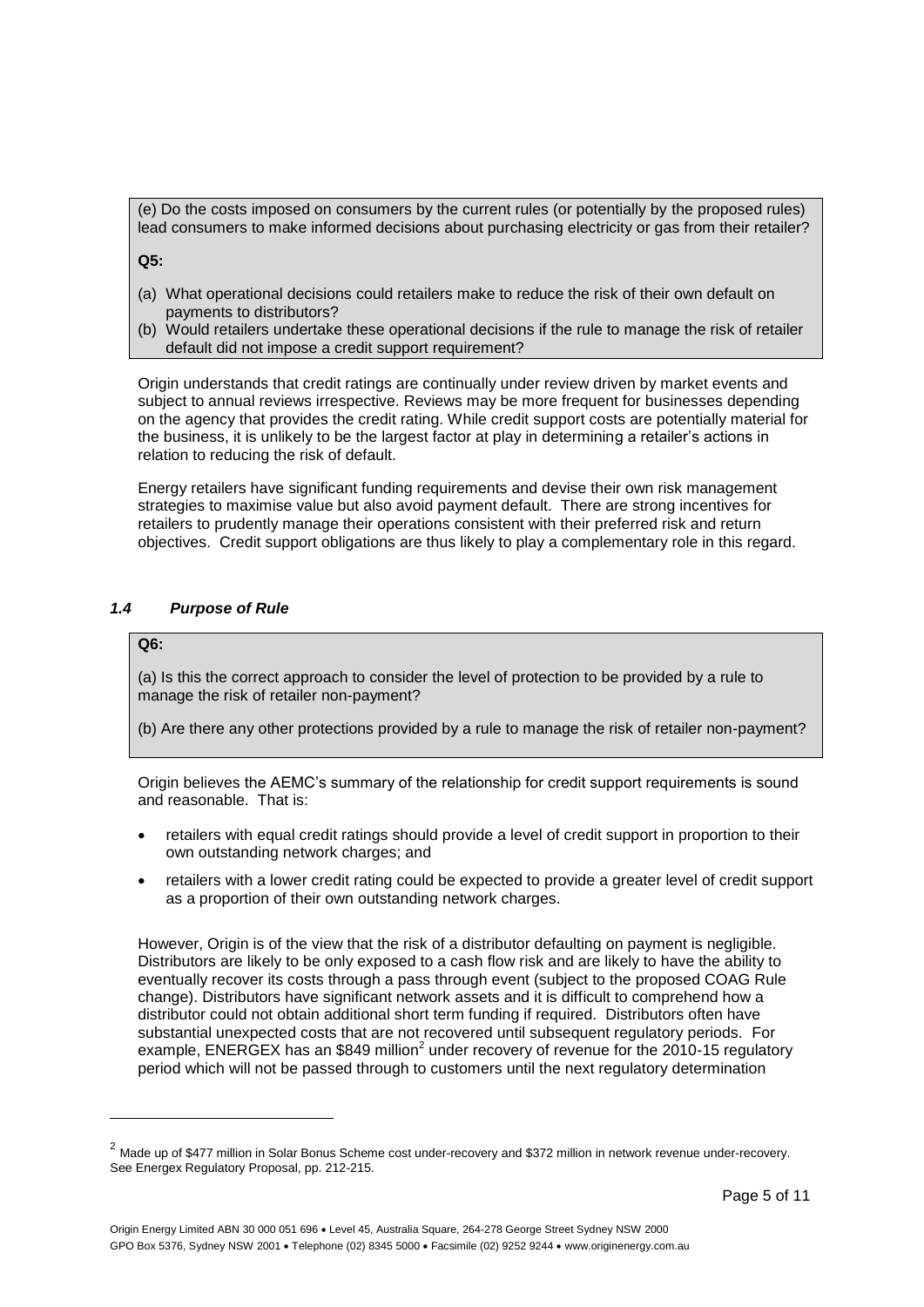period. Origin does not consider that a retailer insolvency should be considered any differently to other pass through events, such as the costs associated with a solar scheme.

Origin therefore suggests little weight should be placed on the additional cascading risk of network default when determining the most effective credit support arrangements for the distributors.

#### *1.5 Changes in the calculated amount of credit support required*

#### **Q7:**

(a) How often do retailer-distributor credit support requirements currently change?

(b) What would be market participants' preferred frequency of changes to the required level of credit support provided by retailers to distributors?

(c) How do frequent changes in credit support requirements affect retailers?

(d) How could other approaches to a rule for managing the risk of retailer default improve regulatory certainty or flexibility?

As stated previously, credit ratings are continually under review for a retail business. Changes to ratings are largely driven by market events and are generally subject to annual reviews. Reviews may be more frequent for businesses depending on the agency that provides the credit rating. Credit rating can be provided by a number of different agencies with the most commonly used agencies being Standard and Poor's (S&P) and Dun and Bradstreet.

Origin notes that there are a number of circumstances, outside a retailer's credit rating, which can trigger the request for credit support from a retailer.<sup>3</sup> For example, if AEMO makes a claim for credit support in the wholesale market or if a retailer fails to pay three statements by the due date in a 12 month period.

These aside, the framework needs to provide operational certainty to retailers as to when and how credit support requirements can change and retailers need sufficient lead time to carry out the amendments. In particular, how often the network liability is calculated and amended. Origin supports the network liability reflecting the period of exposure for the relevant retailer and customer class rather than the use of annual average data based on historical data. This method will better represent the current situation of the retailer's network liability and reflect any seasonally relevant data. This will also ensure retailers are not providing higher or lower credit support than actually required.

### *1.6 Barriers to Entry*

#### **Q8:**

l

(a) Are credit support requirements a barrier to entry or expansion for small retailers?

(b) What control do small retailers have over their credit support costs when entering the market?

(c) Would other ways of reducing a retailer's liability reduce the barriers to entry or expansion faced by small retailers?

<sup>3</sup> AEMC, *National Electricity Amendment (Retailer-Distributor Credit Support Requirements) Rule 2015, National Gas Amendment (Retailer-Distributor Credit Support Requirements) Rule 2015 – Consultation Paper*, 28 May 2015, p6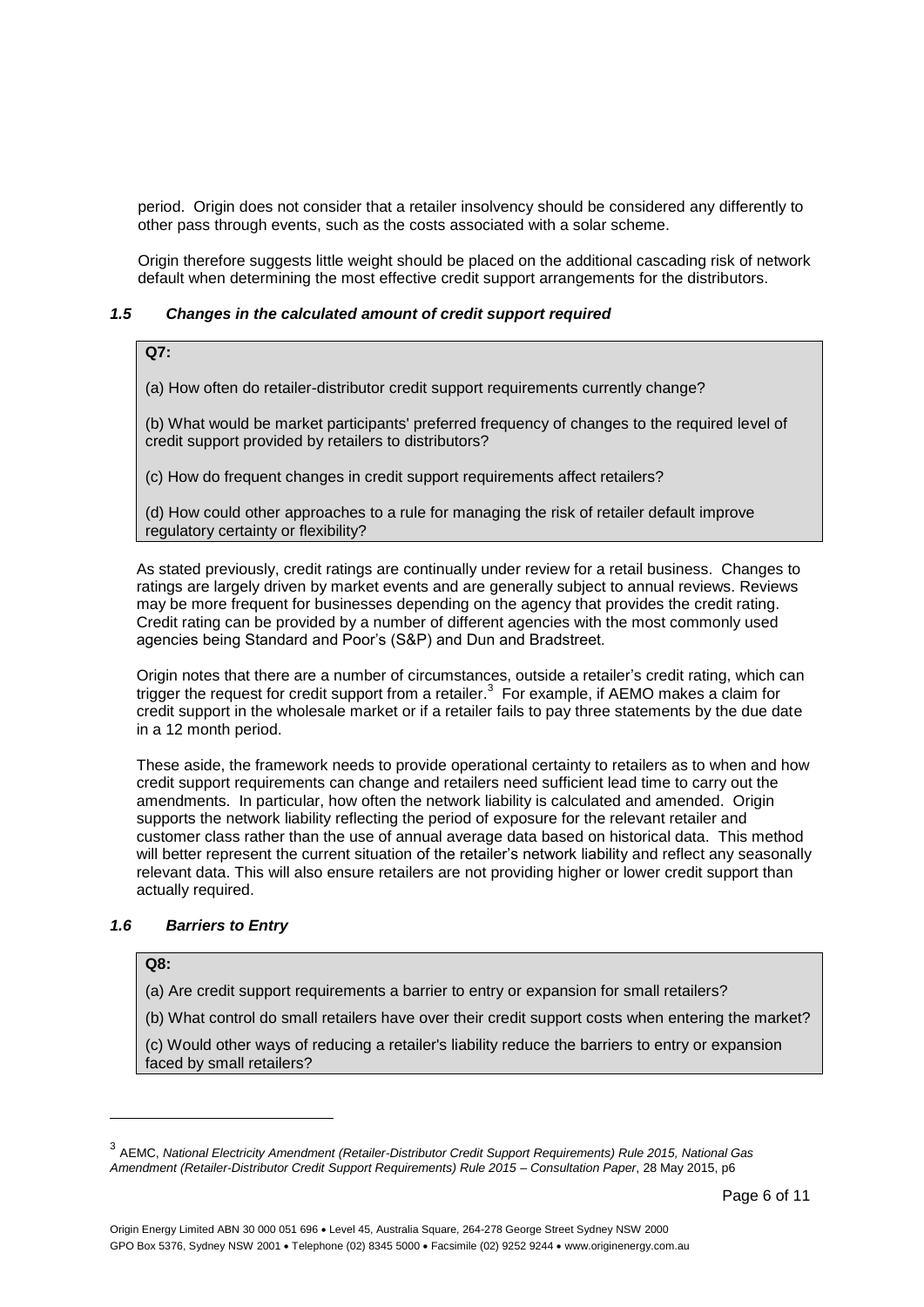Origin recognises that credit support costs, like other funding requirements, pose a barrier to entry. However, experience to date, suggests these are not a significant barrier or detrimental to the development of retail competition. The market has seen new retailer entrants in recent years such as Lumo, QEnergy and Simply Energy and the AER contines to receive applications for the new retail authorisations including an application this week from 1<sup>st</sup> Energy. Origin believes AEMO's prudential requirements are likely to represent a more significant upfront cost and funding challenge for retailers than credit support requirements.

Origin does not consider that relaxing credit support requirements at a cost to other retailers and customers is an appropriate solution to reduce barriers to entry. Sound credit requirements help to protect customers from market disruptions that occur when a retailer defaults on payments to distributors. This helps to control costs to customers. The failure of retailers such as Jackgreen puts considerable pressure on the industry and is not in the long term interests of customers.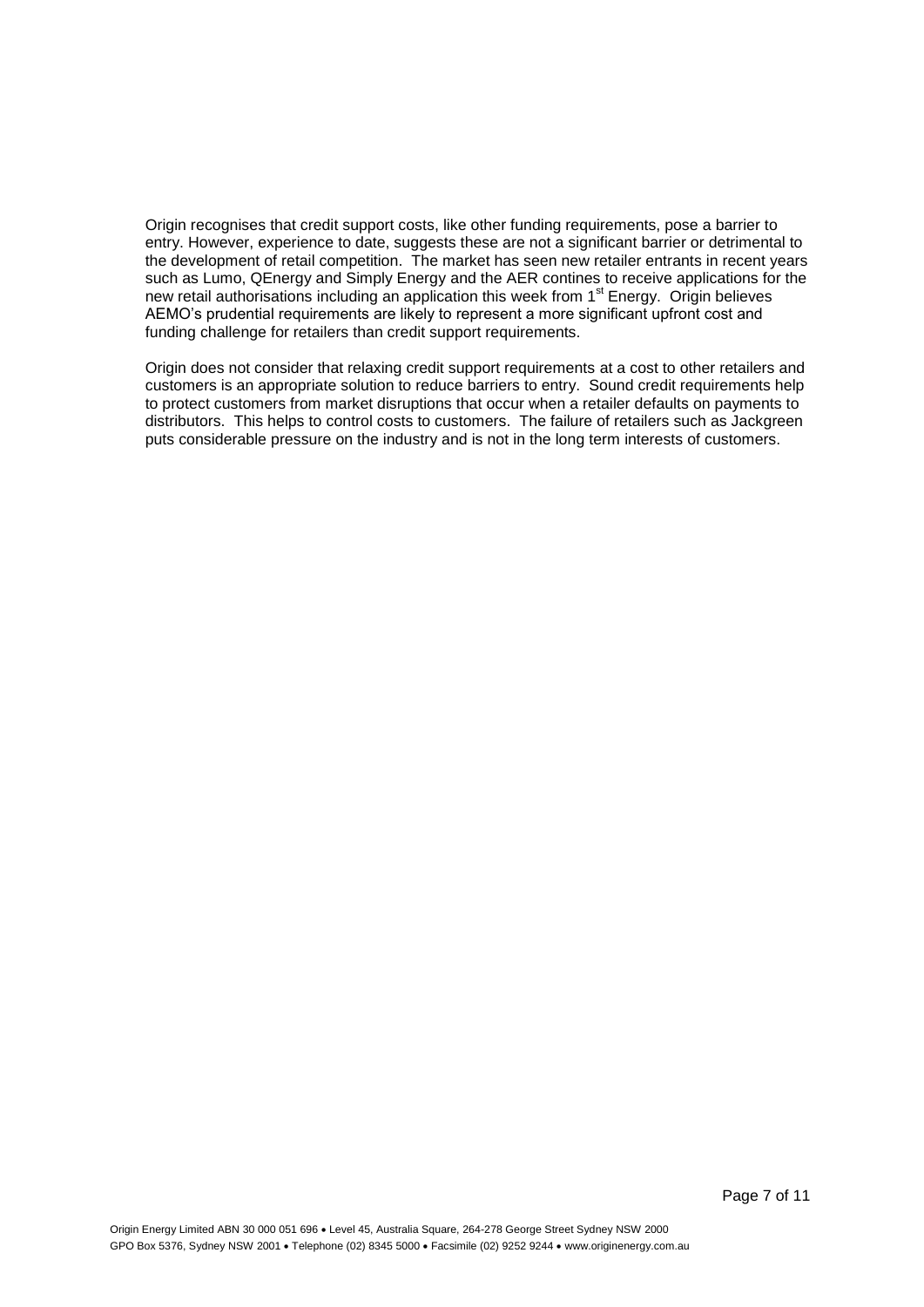## **2. ANALYSIS OF AGL's PROPOSED RULES**

#### *2.1 Balance of credit risk and impact risk*

**Q9:**

l

(a) Is AGL's proposal an improvement over the current credit support requirements?

(b) Given your answer to a), explain why or why not.

Origin believes that AGL's proposal is an improvement over current arrangements as it:

- provides a more economically efficient outcome, better aligning costs with the risk of default;
- removes unnecessary costs to businesses that are not considered a credit risk. Under the current arrangements, businesses may be required to provide credit support when the risk of default is quite low. Credit support (ie bank guarantees) is expensive and results in a transfer of value from the energy sector to the financial services sector with an increase in customer costs;
- is consistent with commercial energy market practices whereby credit support is not required from investment grade businesses (S&P BBB- rated); and
- removes the current practice of requiring support from retailers based on market share. Given the risk of network default is low, even if a large retailer fails, there is not a case for charging a credit risk premium to retailers because they hold a high market share.

Origin agrees with AGL that these proposed amendments to the credit support market framework will promote more efficient investment, reduce overall costs to retailers of providing retail services and .<br>better align a retailer's contribution to credit support with their level of credit risk.<sup>4</sup>

<sup>4</sup> AEMC, *National Electricity Amendment (Retailer-Distributor Credit Support Requirements) Rule 2015, National Gas Amendment (Retailer-Distributor Credit Support Requirements) Rule 2015 – Consultation Paper*, 28 May 2015, p11.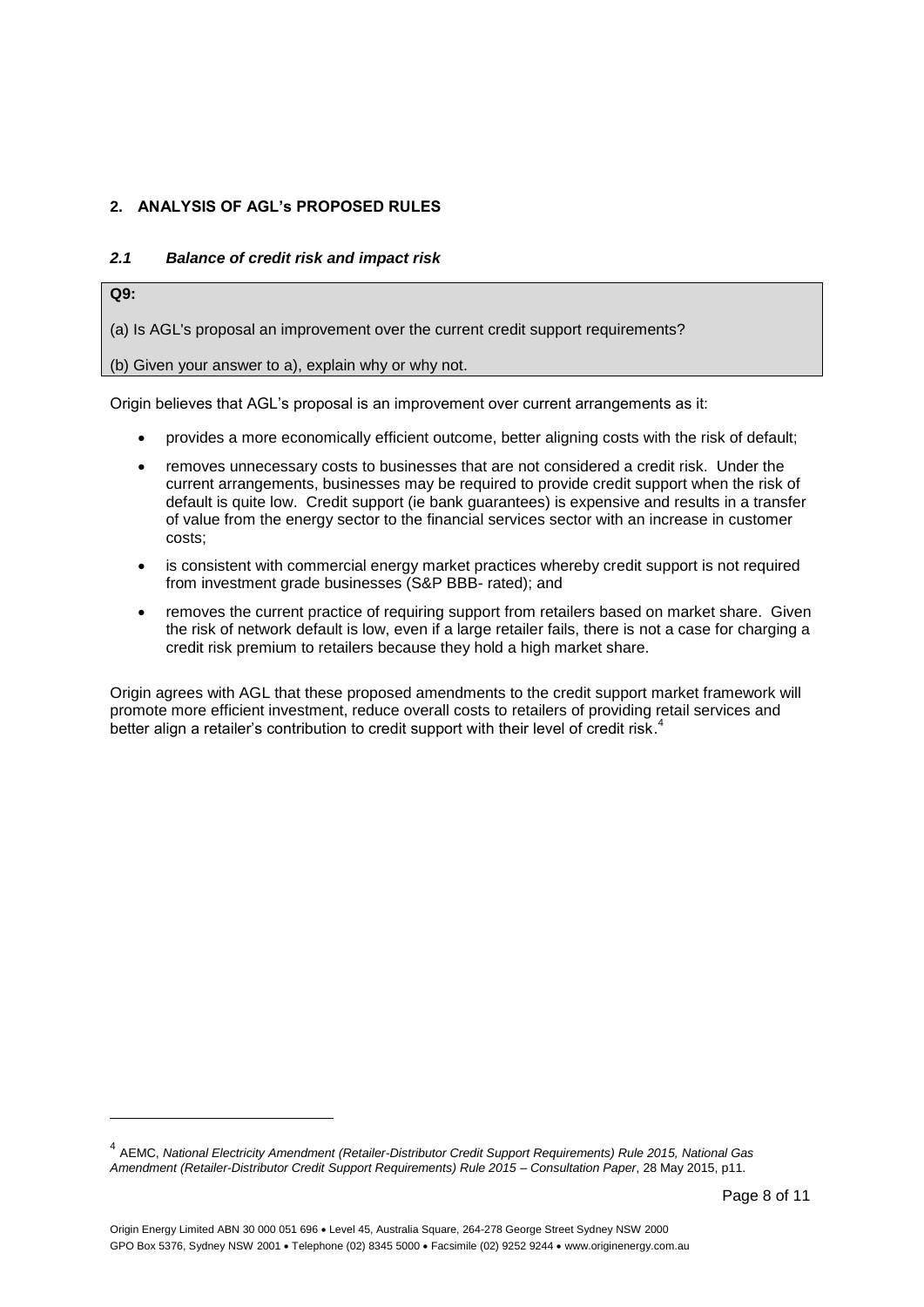# **3. ALTERNATIVE MECHANISMS TO ADDRESS THE RISK OF RETAILER DEFAULT**

#### **3.1** *Recovery through the regulatory determination process*

# **Q10:**

(a) What are the advantages of the regulatory determination process in terms of recovering revenue related to managing the risks associated with retailer default?

(b) How does this mechanism compare to other alternatives available to distributors and/or retailers to manage risks associated with retailer default?

Origin acknowledges that network insurance (ex-ante cost recovery) could deliver additional cost certainty for customers reducing the extent of price shocks following the failure of a retailer.

However, an upfront assessment of costs for a retailer failure has a number of disadvantages. A retailer insolvency event in the energy market is unpredictable and has so many unknown variables. It would be difficult to accurately estimate the size of the retailer, the states it operates in, the number of customers (especially by customer class) or the market conditions surrounding the failure. While these costs can be estimated, the costs can be under or over recovered. Under recovery means the distributor would wear the costs and over recovery means that customers have paid a higher premium for a lower scale event. Distributors will naturally apply a premium to manage this risk.

Origin also questions the hypothesis as to whether the cost of insurance would be less than a retailer providing credit support.

Origin therefore considers that network Insurance (ex ante) is likely to lead to higher costs overall than having costs recovered by customers (ex post) in the event of a default. The level of price rise likely to accompany a retailer failure does not seem unreasonable in terms of price shock. For this reason network insurance is not supported.

### *3.2 Recovery through the cost pass-through mechanism*

# **Q11:**

(a) What are the advantages of the cost-pass through mechanism in managing the risks associated with retailer default?

(b) How does this mechanism compare to other alternatives available to distributors and/or retailers to manage risks associated with retailer default?

A cost pass through mechanism operates to reallocate a risk from distributors to their customers in circumstances where this is considered appropriate.

The regulatory framework has been established to broadly allow networks to recover costs that are beyond their control. It is therefore reasonable that they are able to recover the costs of retailer insolvency.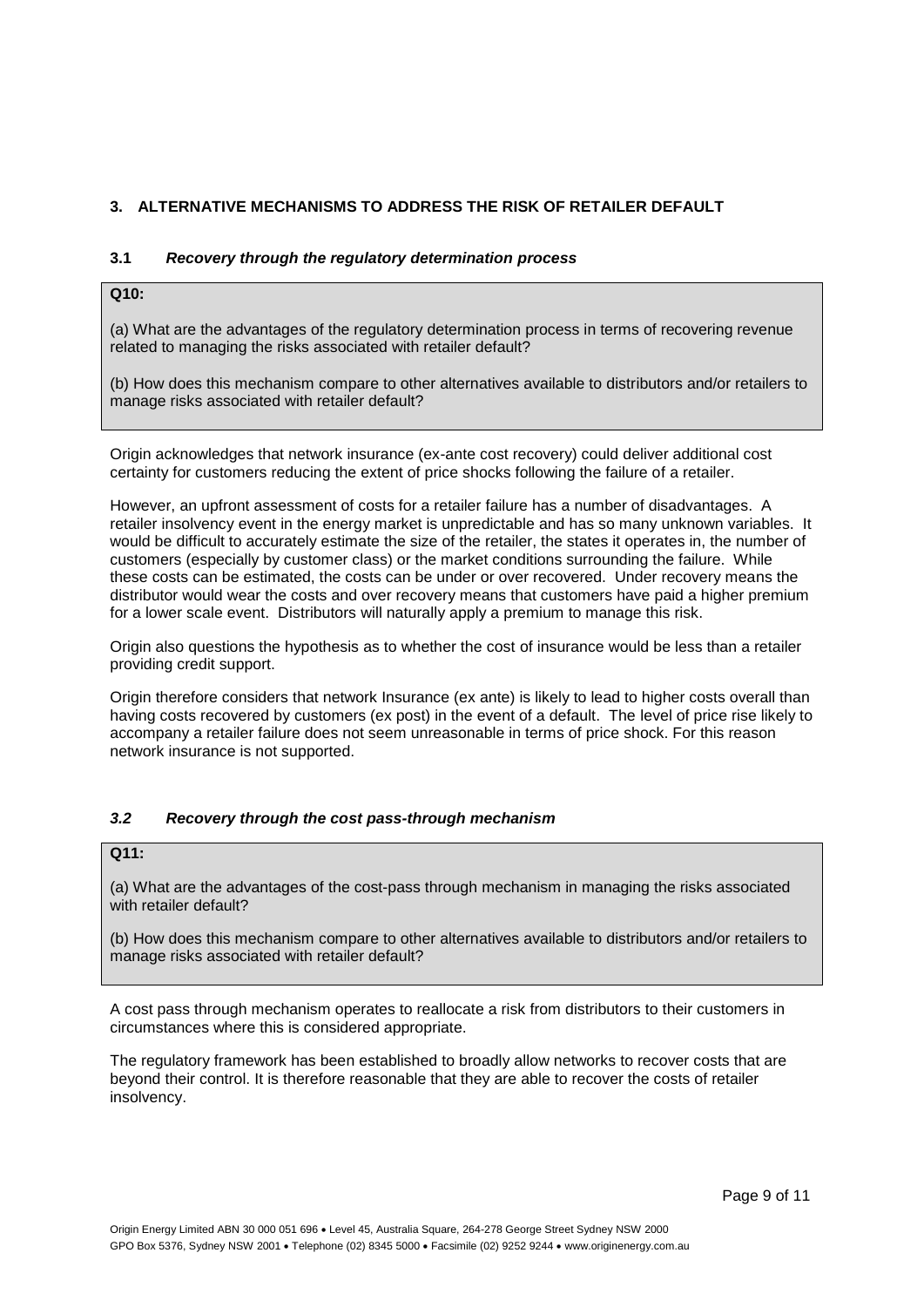Origin supports the COAG rule change proposal that no specific materiality threshold on an insolvency event should be set as:

- the notion of materiality is subjective and is difficult to define, particularly in isolation of other elements to which distributors and customers are exposed; and
- there will be a considerable cost associated with processing an application for a pass through event and one would think that distributors would not pursue this if the amount in question was immaterial. This should operate as an effective incentive to ensure only material differences become the subject of the pass through application.

For the reasons stated above, insignificant claims seem unlikely and customers are likely to pay for the actual costs of a retailer failure. It thus does not seem logical to apply a materiality threshold to retailer insolvency cost pass through applications for the distributors.

### *3.3 Recovery through the corporate insolvency process*

#### **Q12:**

(a) What role does the corporate insolvency process play in providing a sufficiently effective and transparent means of managing retailer default?

(b) How does this mechanism compare to other alternatives available to distributors and/or retailers to manage risks associated with retailer default?

Origin supports distributors being obliged to demonstrate to the AER that they have sought to minimise retailer failure costs including through pursuing debts through the corporate insolvency process before being able to recover these through any pass through application a pass through item.

Origin acknowledges that the timing of a corporate insolvency process is likely to be protracted. However this can be addressed by ensuring networks reduce their revenue (a positive pass through event) if any default costs are subsequently recovered through insolvency action. Adjustments to a network's revenue are commonly made as part of the 'unders and overs' process.

If this does not occur, customers will wear the costs of double recovery of costs.

### *3.4 Management of risk through the minimisation of network charges liability*

### **Q13:**

(a) What are the advantages of mechanisms to minimise a retailer's network charges liability in managing the risk of retailer default?

(b) How do these mechanisms compare to other alternatives available to distributors and/or retailers to manage risks associated with retailer default?

(c) Are there any practical considerations of developing and implementing mechanisms to minimise a retailer's network charges liability? If so, what are these considerations?

While more frequent network billing would reduce credit exposure, this mechanisms is only efficient to the extent the retailer can bill customers at a similar frequency. There is therefore a practical limit. If a distributor bills more frequently than a retailer is able to bill the customer then the retailer will incur higher working capital costs. This cost will exceed the cost of retailers carrying credit support and therefore is not likely to be in the long term interest of customers.